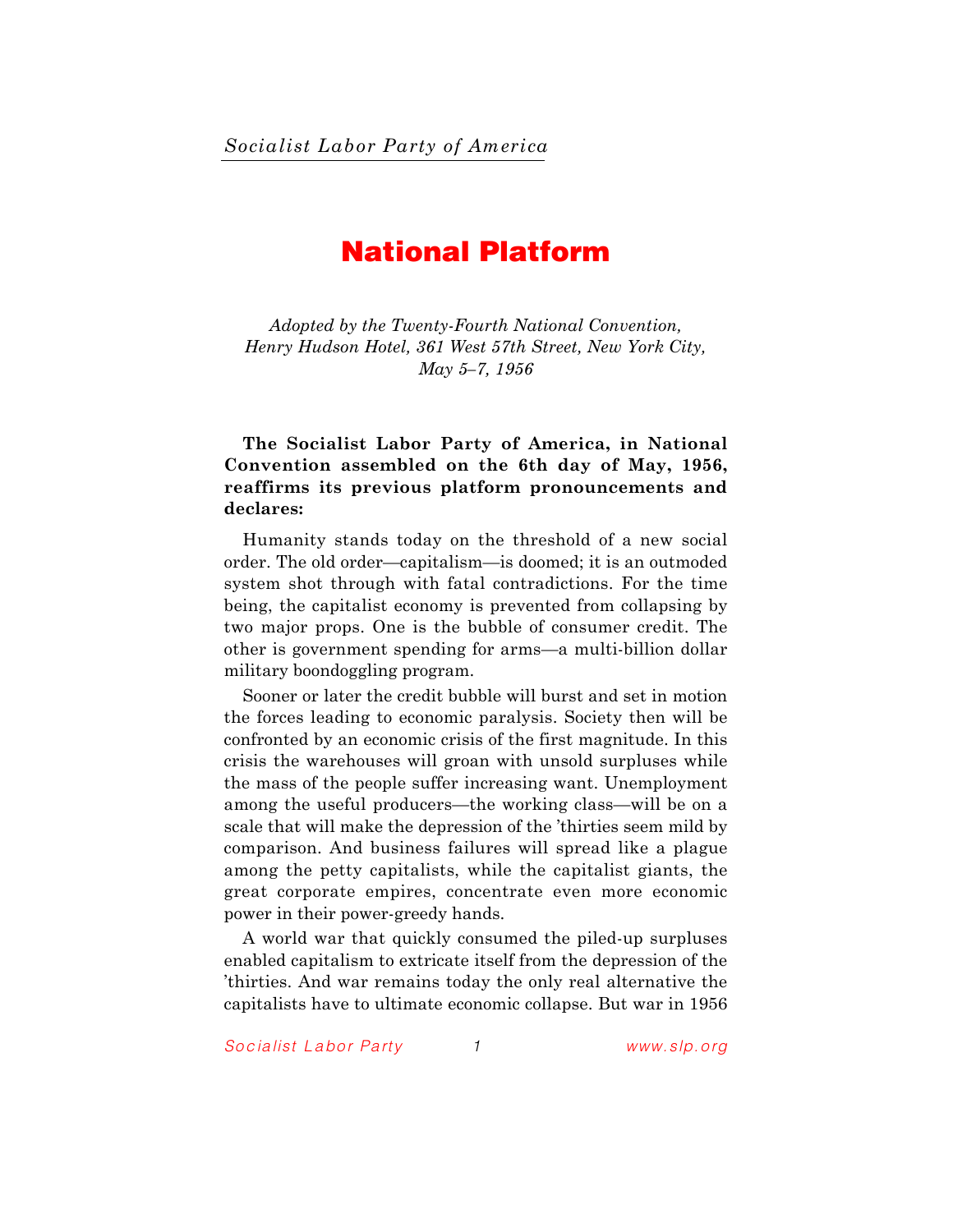### *Socialist Labor Party of America*

means an H-bomb war, a war of annihilation and therefore a war that is suicidal not only to capitalism, but to civilization and to much, if not all, of the human race. Practically, capitalism today can postpone economic breakdown only by plunging the whole world into a veritable hell of hydrogenbomb destructiveness and deadly radioactivity.

At the Geneva conference the political heads of the two rival imperialisms—Soviet Russia and the United States—solemnly agreed that war in these circumstances is unthinkable. Their agreement underscored the fact of atomic stalemate. But atomic stalemate, however, is no protection against a catastrophic third World War. Ruling classes, faced with the breakdown of their system and the consequent loss of their property and class privileges, become desperate. And desperate men do desperate things. It is cause for the most sober reflection that today a few hundred top capitalists, and their military and political pawns—or their imperialist adversaries, the Russian despots—can, when their material interests so demand, set in motion fateful forces that could destroy the world.

The Socialist Labor Party declares that the only alternative to social ruin and possible atomic war is the abolition of capitalism and all forms of class rule and the establishment of Socialism. We must add that bona fide Socialism has nothing in common with the bureaucratic despotism which, despite the "collective leadership" that has replaced Stalin's one-man rule, masquerades as "Socialism" in Soviet Russia. Nor does Socialism mean "making the politician the boss." Socialism, as Karl Marx conceived it, as Daniel De Leon, the great American Marxist, developed it, and as advocated by the Socialist Labor Party, is a society of industrial democracy in which the factories, mills, mines, railroads and land, etc., are owned collectively by all the people, where production is carried on for use instead of for sale and profit, and where the industries are operated and administered democratically by the workers themselves, organized in Socialist Industrial Unions.

*Socialist Labor Party 2 www.slp.org*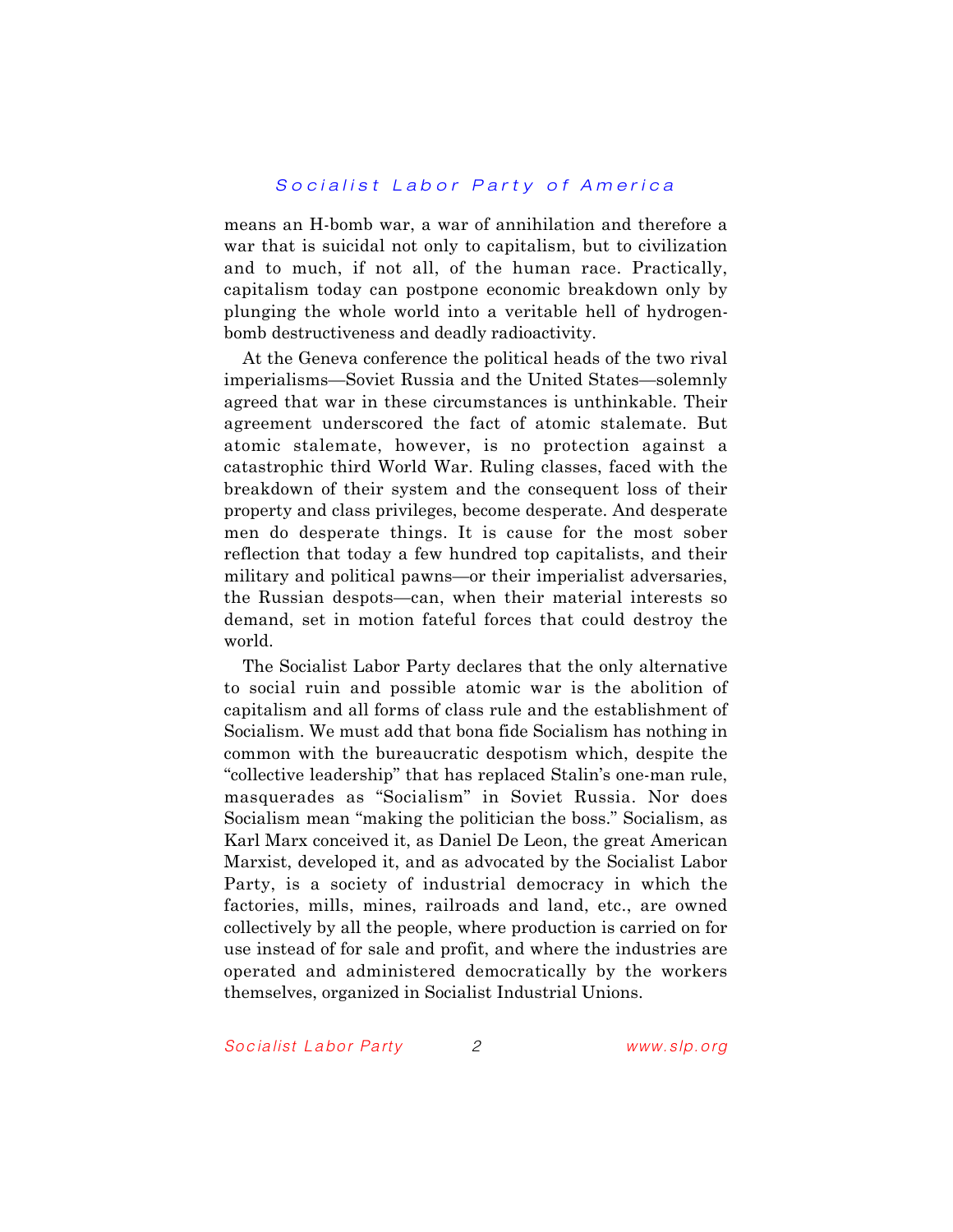### *1956 National Platform*

In the "Iron Curtain" countries the bureaucrat is the master. In the West, too, the bureaucrat is tending to replace the capitalist as the overlord of modern society. The Socialist Industrial Union Government, as proposed by the Socialist Labor Party, is in reality the only form of social and industrial administration that eliminates both capitalists and bureaucrats and gives the workers of brain and brawn a collective mastery of their tools and products.

Socialism is the answer to all social problems. Socialism is the cure for every evil spawned by the capitalist class rule:

**ï It is the cure for recurring war because it eliminates the competition for markets and raw materials that is the basic cause of war and brings universal economic cooperation, thus creating a foundation for a durable peace.**

**ï It is the cure for recurring depression because it replaces capitalist production for sale with production for human needs, thus freeing social production from the anarchy and restrictions of private ownership and a capricious market.**

**ï It is the answer to the threat of technological** unemployment-a threat underscored by the rapid spread of automation-because democratic Socialist **control of industry insures that, instead of kicking workers out of their jobs, new machines will kick hours out of the working day.**

**ï It is the cure for social strife and the class struggle because Socialism terminates exploitation of man by man and creates the economic basis of collective interests essential to social harmony.**

**ï It is the cure for race prejudice because it cleanses society of the sordid material interests that profit from fomenting racism and creates the cooperative climate for human brotherhood.**

**ï Socialism is the answer to crime and juvenile delinquency, too, and to the alarming spread of mental**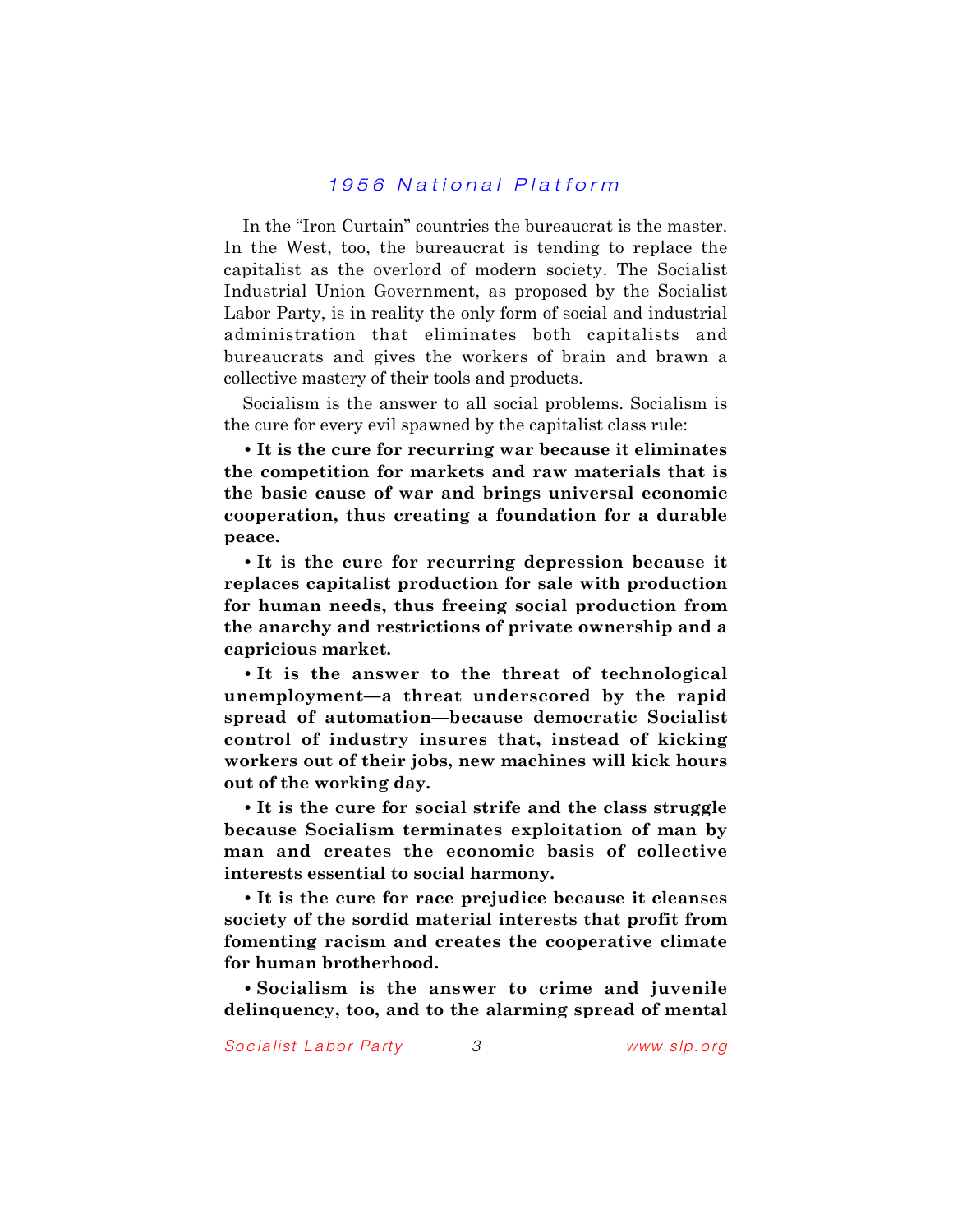#### *Socialist Labor Party of America*

**illness, alcoholism, dope addiction, and other similar manifestations of capitalist insanity, for it will replace irrational, inhuman relationships with rational, human ones.**

To bring to birth this sane society of peace, abundance and freedom, the Socialist Labor Party appeals to the working class of America, and to all other enlightened and social-minded citizens, to support its principles at the polls by voting for the candidates of the Socialist Labor Party. It appeals to all enlightened elements of our population to repudiate the Republican and Democratic parties, which are the Siamese twins of capitalism. It appeals to them to repudiate the selfstyled "radicals" and "liberals" whose platforms consist of reform demands, measures that are meant to sweet-scent capitalist rule, and that, when granted by decadent capitalism, are in fact concealed measures of reaction.

Finally, the Socialist Labor Party appeals to the working class to repudiate the present unions. All of them accept capitalism as a finality, and are under the domination and control of labor lieutenants of the capitalist class. It calls upon the workers to build a new union based squarely on workingclass interests, one which has Socialism as its goal. And it calls upon them to build the integral Socialist Industrial Union as the only power capable of enforcing the Socialist ballot and of assuming the administration of social production.

This is the peaceful and civilized way to accomplish the Socialist revolution in America.

The issue in this campaign—the burning issue confronting mankind-is Socialism v. capitalism. Until it is resolved mankind's aspirations for the abundant life, in liberty and happiness, are doomed to frustration.

*Unite with us to save society from catastrophe—and to set an example in free industrial self-government for all mankind! Unite with us to establish the democratic Socialist Republic of Peace, Plenty and International Brotherhood!*

*Socialist Labor Party 4 www.slp.org*